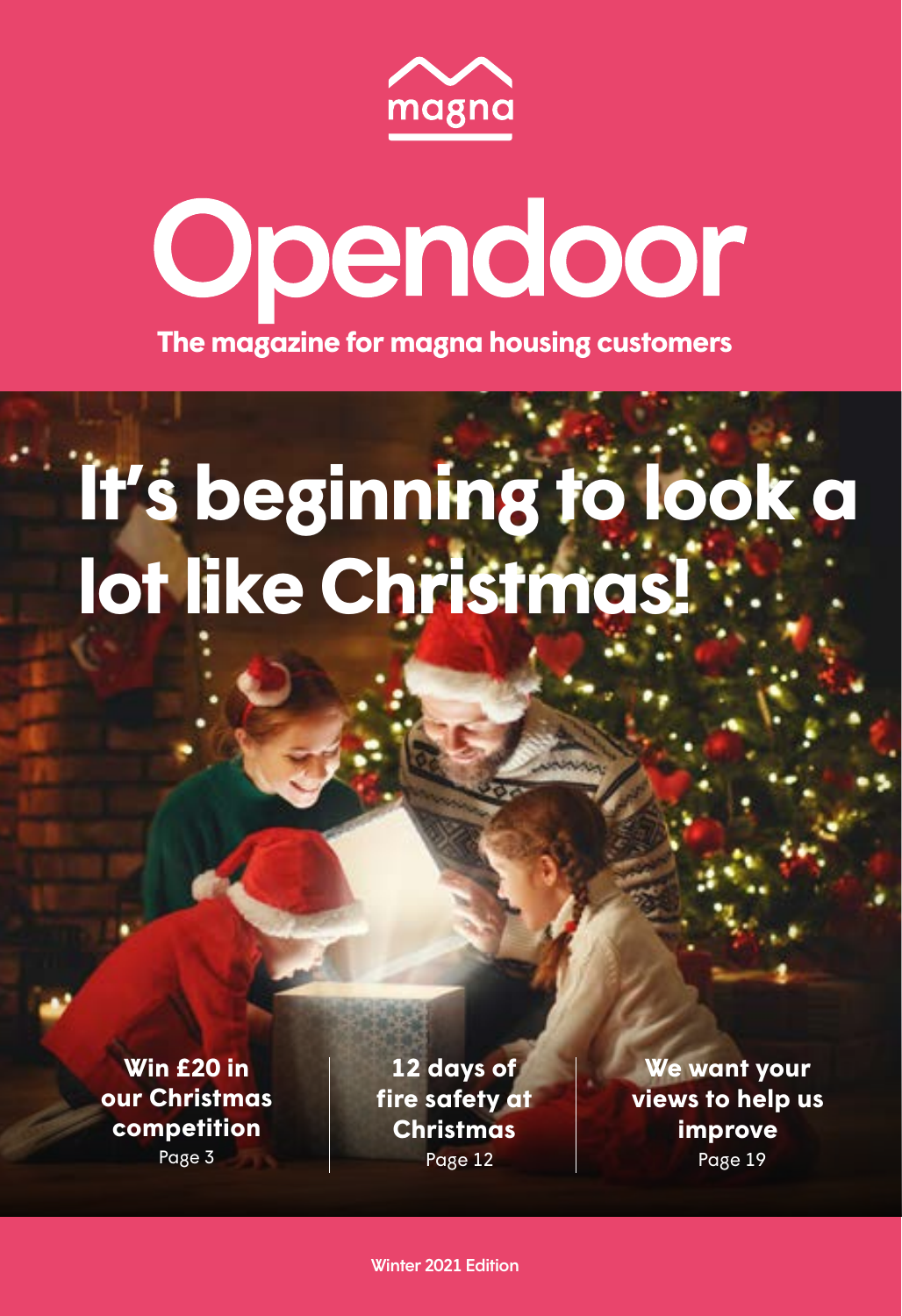## <span id="page-1-0"></span>**Welcome Can you**

#### Christmas is nearly here!

Yes, it's that time already - Christmas. The year has flown by!

If you fancy something festive to do for five minutes, check out our competition on the opposite page - spot the reindeer for a chance to win £20!

Continuing with the Christmas theme, on [page 12](#page-6-0) we've got the 12 days of fire safety at Christmas. There are lots of extra hazards at this time of year - candles, fairy lights and overloaded sockets to name a few - so please take a read and make sure you're safe. We've also got tips on how to look after your home through the winter weather on <u>page 8</u>.

Christmas can also put extra pressure on our finances. Our money matters team are here to help and are organising a live Q&A chat on our Customer Facebook Group this month and in January too. Join us if you can. Find out more on [page 16](#page-8-0).

We'll be closing over Christmas and New Year to give our colleagues time with their families, so please see [page 11](#page-5-0) for contact information during this time.

Finally, you'll notice throughout this edition the introduction of QR codes. Many of you will be familiar with them now as they've been used throughout the pandemic to check into locations. We explain in detail what they are and how to use them on [page 7](#page-3-0) .

I hope you all have a lovely Christmas and wish you all the best for the new year.



G

 $\mathbf{O}$ 

 $\odot$ 

**th** 

**Tanya Churchill** Marketing Manager and Editor of Opendoor

**General enquiries** [contactus@magna.org.uk](mailto:contactus%40magna.org.uk?subject=)

#### **Postal address**

Everdene House, Railway Triangle Industrial Estate, Poundbury Road Dorchester DT1 2PJ

**Online**

[magna.org.uk](http://www.magna.org.uk)

#### Get in touch Can we email you?

We'd like to contact you by email rather than letters in the post. It means we can get information to you quicker and it's better for the environment. Email us with your name and home address to update your contact details: contactus [@magna.org.uk](mailto:contactus%40magna.org.uk?subject=)



# **find this reindeer?**

**Enter our Christmas competition for a chance to win £20 in vouchers to spend in the new year!**

Christmas is here, so we thought we'd spread some festive cheer with our spot the reindeer competition.

Hiding somewhere within this magazine is the reindeer shown opposite. If you can find him, let us know!

Email [engage@magna.org.uk](mailto:engage%40magna.org.uk?subject=) or call 07977 175087 and tell us your name, contact details and the page he's hiding on. Entries close on Monday 20

December.

Correct entries will be put into a hat and three lucky winners will be drawn at random to win £20 each in shopping vouchers.

Winners will be announced on our [Magna Housing Customer](https://www.facebook.com/groups/255936712090688)  [Group on Facebook](https://www.facebook.com/groups/255936712090688) .

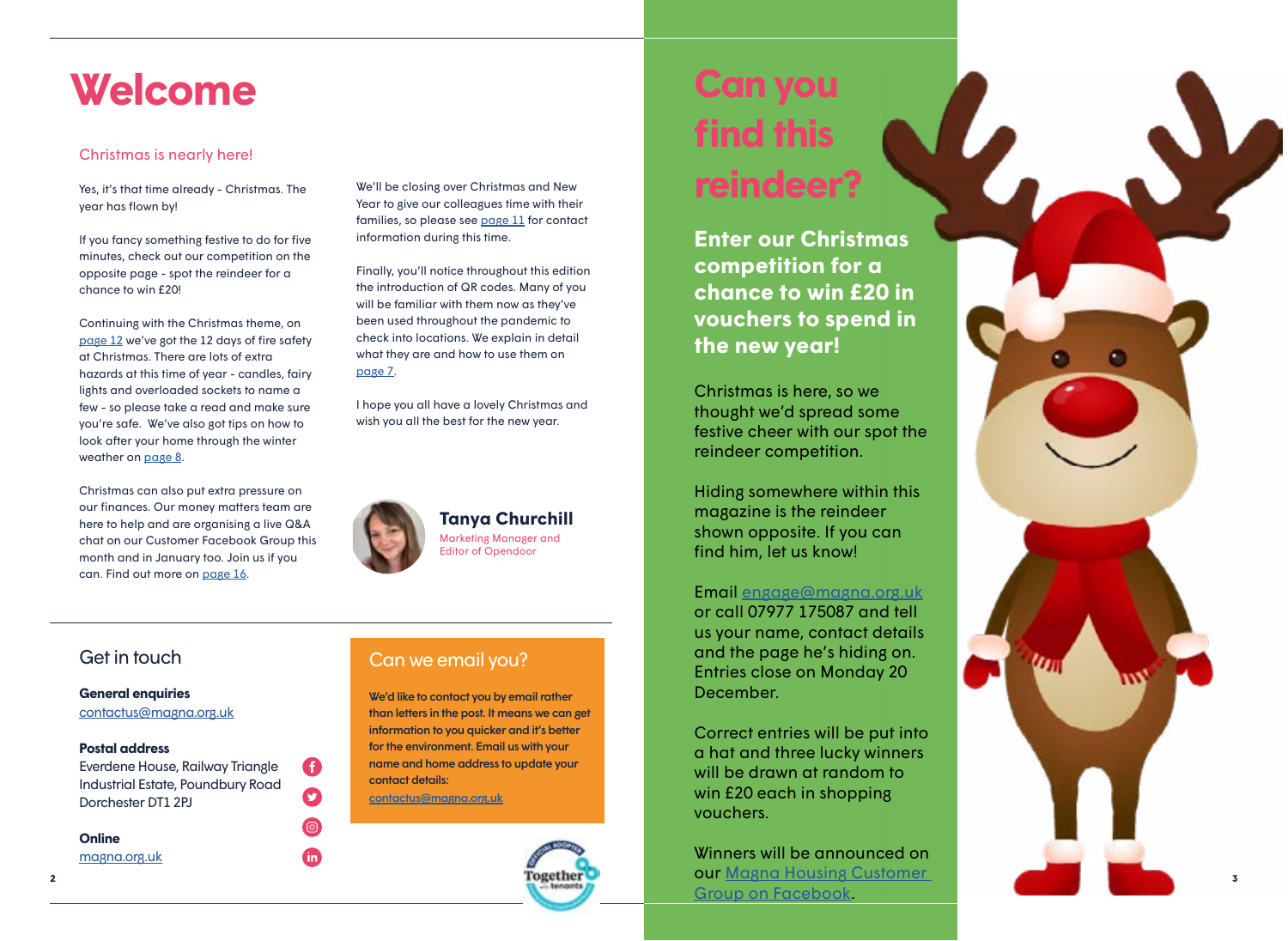

## Seasons greetings from Selina and the Board

On behalf of everyone at Magna, I'd like to take this opportunity to wish you season's greetings in what has been another challenging year for many of us.

I hope that we will be able to enjoy Christmas without too many restrictions, but most importantly I hope that Christmas is a safe time for us all and that we have the opportunity to spend some of the festive period with those closest to us.

**be focusing on sustainability both in the** the second that contains the second the second be focusing on sustainability both in the second that contains the second of the second that contains and the second of the second I wanted to take this time to thank you all for your support and your patience over the past year. We started 2021 in lockdown and continued to follow government guidelines to make sure that you and our colleagues were safe. I know this has meant continued disruption for many of you, with improvements and plans for homes being delayed. I can fully appreciate how frustrating this has been, and I

understand the impact that this can have on your lives. We have worked extremely hard to catch up on all our outstanding work that built up during lockdown and I am very proud of how hard the team has worked to get us back on track. Since bringing back all of our services in the summer and autumn, we have experienced an unprecedented demand for our repairs and maintenance services, and we continue to work at pace to meet this demand but it will take us some time yet before we are back to our pre-covid workload levels. We really do appreciate your patience and understanding in these challenging times.

This past year seems to have flown by, and despite it being necessary to put some of our plans on hold, we have achieved a number important things. In April, we launched our new brilliant basics strategy, which is our three-year plan that focuses on improvements to services that ensure we can get the

basics right, every time. We also welcomed a number of new people to our Board, who bring a wealth of experience and knowledge to help us deliver this strategy. We strengthened our new contact centre, to make sure that more of your issues are resolved first time and have prioritised investment in building and fire safety measures that meet the latest legislation.

As we look to 2022 our ambitions for excellent customer service and being a great place to work continue. We want to support customers to interact with us when and how they want with the introduction of a new customer selfserve portal. We will also be opening up more ways in which you can get involved in what we are doing and make it easier for you to express your views and ensure we are listening; in turn, this will help us to shape our future plans and services to meet your needs.

We will continue to invest in our properties, both existing and new, to deliver safe, warm and affordable homes for local people. And with this work we will also be considering our impact on the local environment. We'll way we run our business and how we

invest in your homes. We'll be looking to reduce waste, carbon and our overall impact on the environment, whilst increasing the opportunities to change how we work, the materials and processes we use to be greener and more sustainable.

We hope that we'll be able to see more of you in 2022, and we are keen to get out and hear what you have to say about our services and how things can improve. We're also keen to understand what is important to you and how we can work together to improve your home and your community. Look out for these opportunities next year and I hope you will be able to get involved.

I wish you all a happy and healthy Christmas and that 2022 will be a good year for you.

On behalf of myself and the Magna Board, thank you for being part of Magna, and thank you for your continued support.

Best wishes,

Selina White

Chief Executive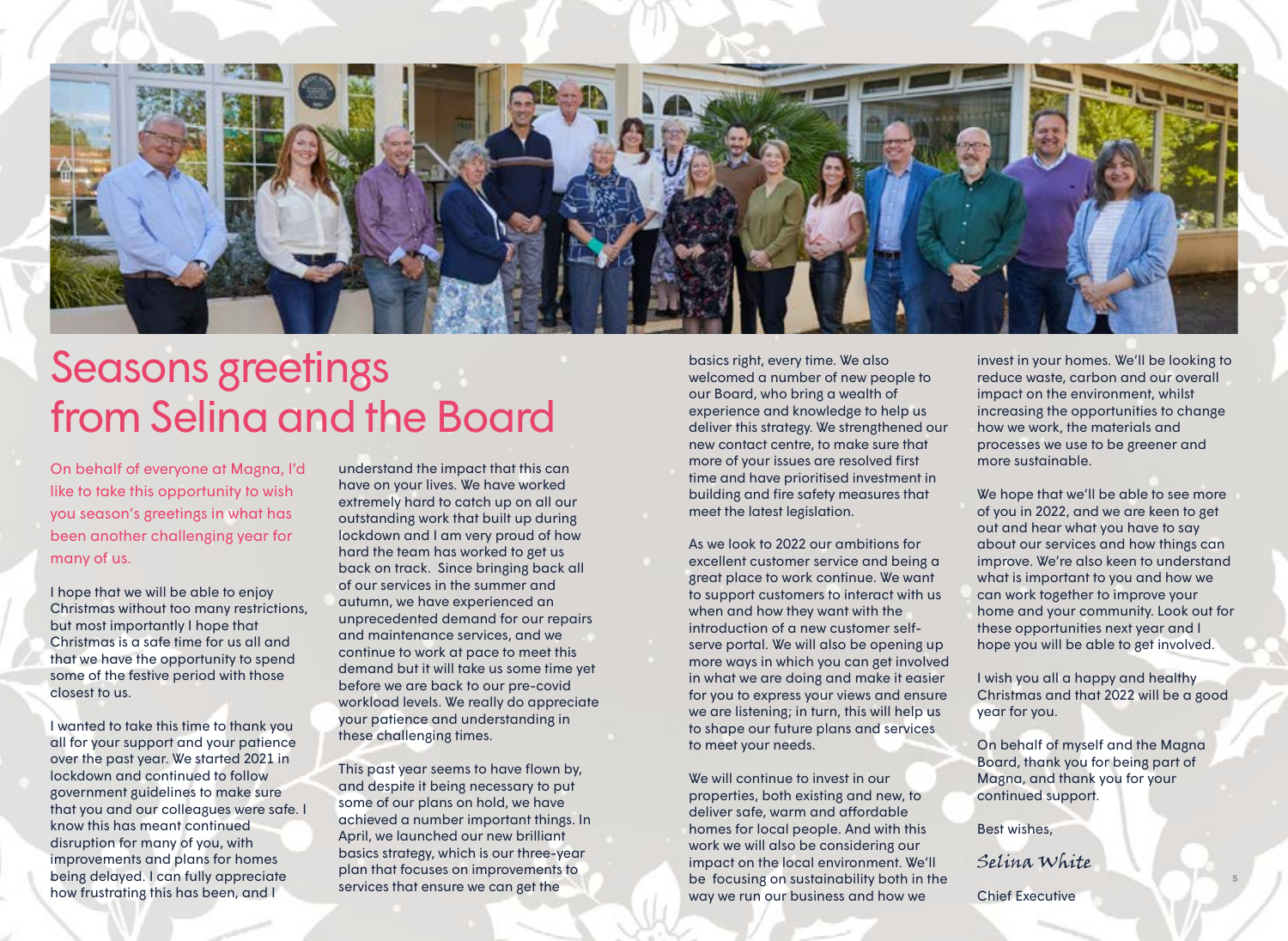<span id="page-3-0"></span>

## **Magna's new digital home helps you manage yours**

At Magna, we know how precious your time is. So, we've been busy developing our website so you can access Magna customer services from anywhere at any time, making your life a little simpler.

# Going digital with QR codes

We've started to see QR codes used much more since the beginning of the Coronavirus pandemic, with Test and Trace check-ins at restaurants and other locations putting a QR code on the front door for you to check-in to help prevent the spread of the virus. They're a great way to access something online easily, and we're starting to use them too.



## What are QR codes?

This is a QR code, or quick response code. These are different from a barcode in the way that they provide information quickly to anyone who scans one.

## How do I scan a QR code?

On most mobile phones, it's as easy as opening the camera app on your phone and pointing the camera at the QR code – a link will pop up which you can tap on, as pictured on the right. You don't need to take a picture, just point your camera at the QR code and the link will show up.

If your camera doesn't do this, you can download a QR code scanner app from the app store on your phone.

## Why are people using them?

Most people carry a smart device on them, whether it be a phone or a tablet. This means almost everyone carries something that can scan a QR code.

When you scan a QR code, you can be redirected to almost anything, such as a website, a location on a map, a video, a song, create a contact in your address book, or even call a specific number.

Bearing this in mind, a QR code can add value to a magazine article, a poster, or a product. We're starting to use them in Opendoor to link pages on our website - it's much easier than you having to type in the web address to find the page.





**<sup>6</sup> <sup>7</sup> magna.org.uk/digital-doorway** Visit our website to find out more

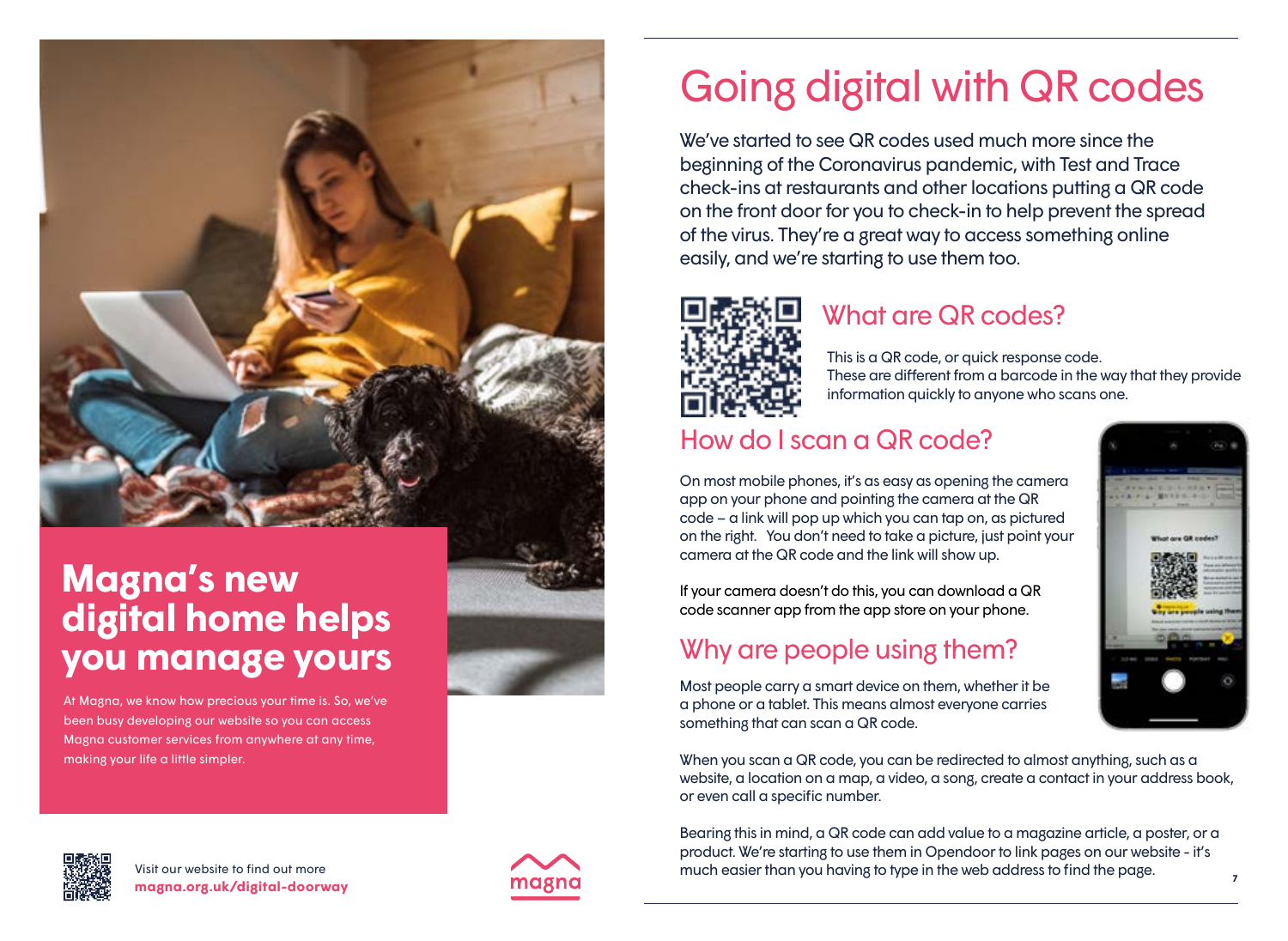# <span id="page-4-0"></span>**Looking after your home through winter**

Cold, wet and windy weather can cause problems for your home. Here's some handy info to help look after your home through winter.



## Roofing

You may get issues with your roof, like a tile which has blown off or dropped following strong winds. If you start to see water coming through your roof then please notify us ASAP. Before we attend, there are a few things you can do to help:

- Put a bucket or container under the leak to catch the water. This will reduce damage to your home.
- If you're able, move any furniture or contents away from where the leak is. This will help keep your belongings undamaged and allow us to easily access the affected areas.
- Have a look outside at the roof to see what has caused the issue. Is there anything that looks out of place? This info will help us when you report the repair to us. 8 **b** and the contract of the contract of the contract of the contract of the contract of the contract of the contract of the contract of the contract of the contract of the contract of the contract of the contract of the



## Fencing

When we have strong winds and constant rain making the ground wet, these create perfect conditions for fences to be blown over.

If the fence has blown over onto a public right of way, then contact us straight away.

If your fence has blown over in your garden, report it to us and if possible, stay away from the affected area until we are able to attend.

When we attend, we will make the fence safe. This might mean that we will remove the damaged fence and you may be left with a gap where this once was. Where possible, we will mark the boundary with temporary orange mesh.

If you have pets that need access to the garden, we advise you put them on a lead to avoid them escaping.

## Flooding

High rainfall, especially over a short period of time, can cause flooding. Here are a few simple checks which you can do to prevent flooding in your home, especially if you live in an area that is susceptible to flooding:

- Check your gutters. If you have a blocked gutter or downpipe, report it to us so we can arrange to come out and clear the issue.
- Check your drains and gullies to see if they are blocked or covered with leaves or dirt. If you live near trees or have lots of vegetation in your garden, keep on checking your drain covers and clear leaves and dirt that may get there.
- If you notice that the road drain is blocked or starting to get blocked, report this to the local council. This is their responsibility to clear and the earlier this is picked up the less likely it is that flooding will happen.

To report a repair go to: **[magna.org.uk/report-a-repair](https://www.magna.org.uk/your-home/repairs/report-a-repair)** or contact us using the details on the back page of this magazine.

There's also lots more useful info on our FAQs page online here **[magna.org.uk/faqs](www.magna.org.uk/faqs)**

or scan the QR code to go straight to the

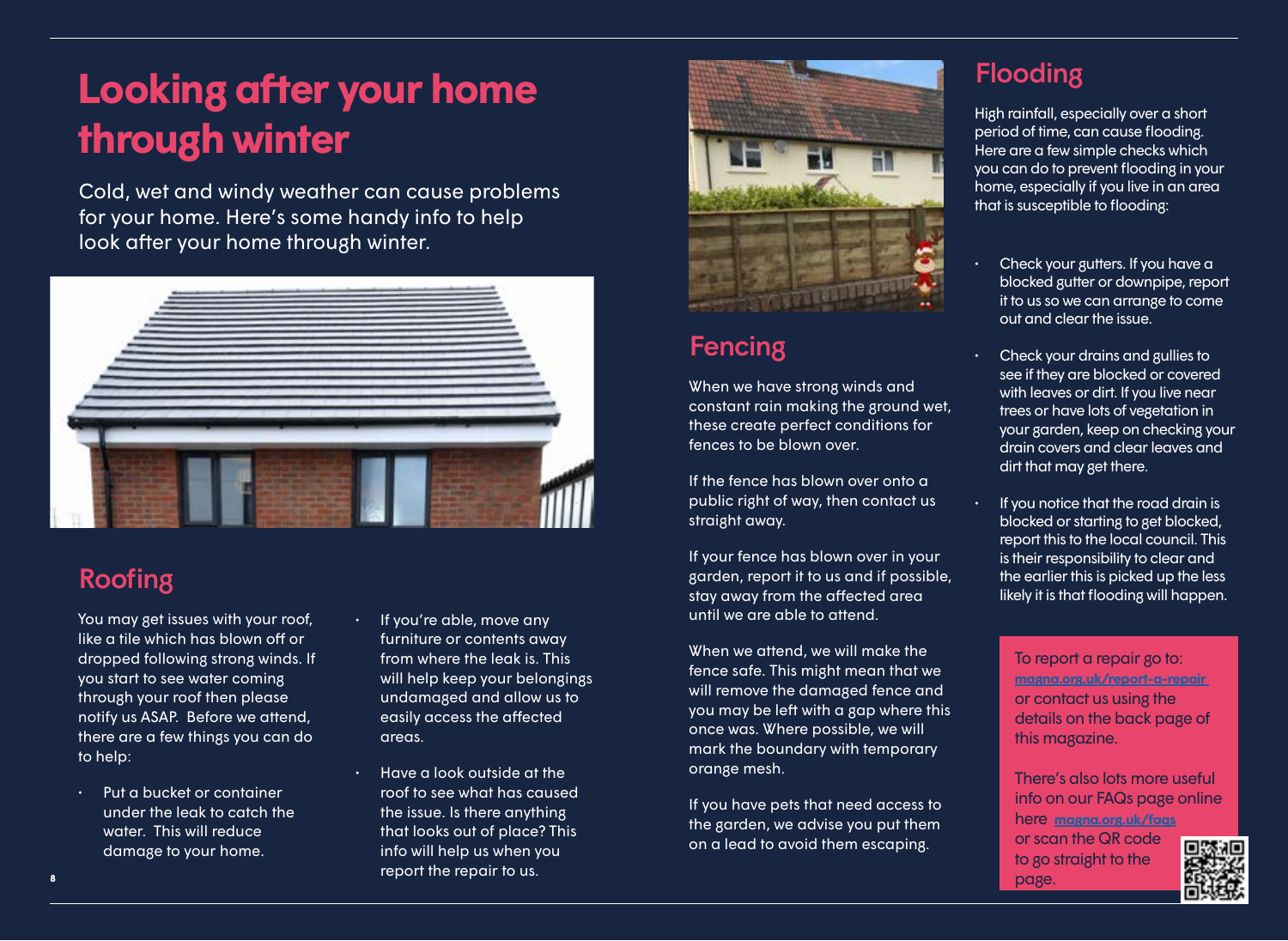# <span id="page-5-0"></span>Keeping warm, safely, this winter

During winter it's important to think about how to keep safe, as well as warm, as there may be extra fire hazards that weren't present in the summer.

In the UK, around 65 fires a year are caused by faulty electric blankets and two fires a day are caused by heaters. If you do use additional heat sources please take extra care.

### **Heaters**

- Keep heaters away from curtains and furniture.
- Never use them for drying clothes.
- Make sure they are positioned so they won't fall over.

## Electric blankets

- Try not to buy second hand electric blankets and check regularly for wear and tear.
- Replace your blanket when it is more than 10 years old.
- Never use a hot water bottle in the same bed as an electric blanket even if the blanket is switched off. Water and electric do not mix!
- Unplug blankets before you get into bed unless they have a thermostat control for safe all night use.
- Store electric blankets flat, rolled up or loosely folded to prevent damaging the internal wiring.
- Test blankets every 3 years. Age UK

or your local fire and rescue service may be able to do this for you.

• Always follow the manufacturer's instructions.

## Alternative lighting

- Keep a battery-operated light or torch handy in the event of a power cut or failure. Keep a mobile phone handy too so you can still make an emergency call if you need to.
- If you have to use candles or matches always take special care. Put them out completely before leaving the room or going to bed.
- Make sure candles are secured in a proper holder and away from materials that may catch fire – like curtains.

# **Contacting** us over Christmas & New Year

We will be closing at 1pm on 24 December and re-opening at 8:30am on 4 January.

If you need to report an emergency repair during that time, please call us on 0800 358 6025.

The careline service will operate as normal throughout the entire Christmas period. If you have an emergency, please contact Apello on 0300 777 1053 or press your pendant.

Any emails received during this time will be responded to as soon as we're back.

#### **10 11** We wish you a very merry Christmas and a happy new year.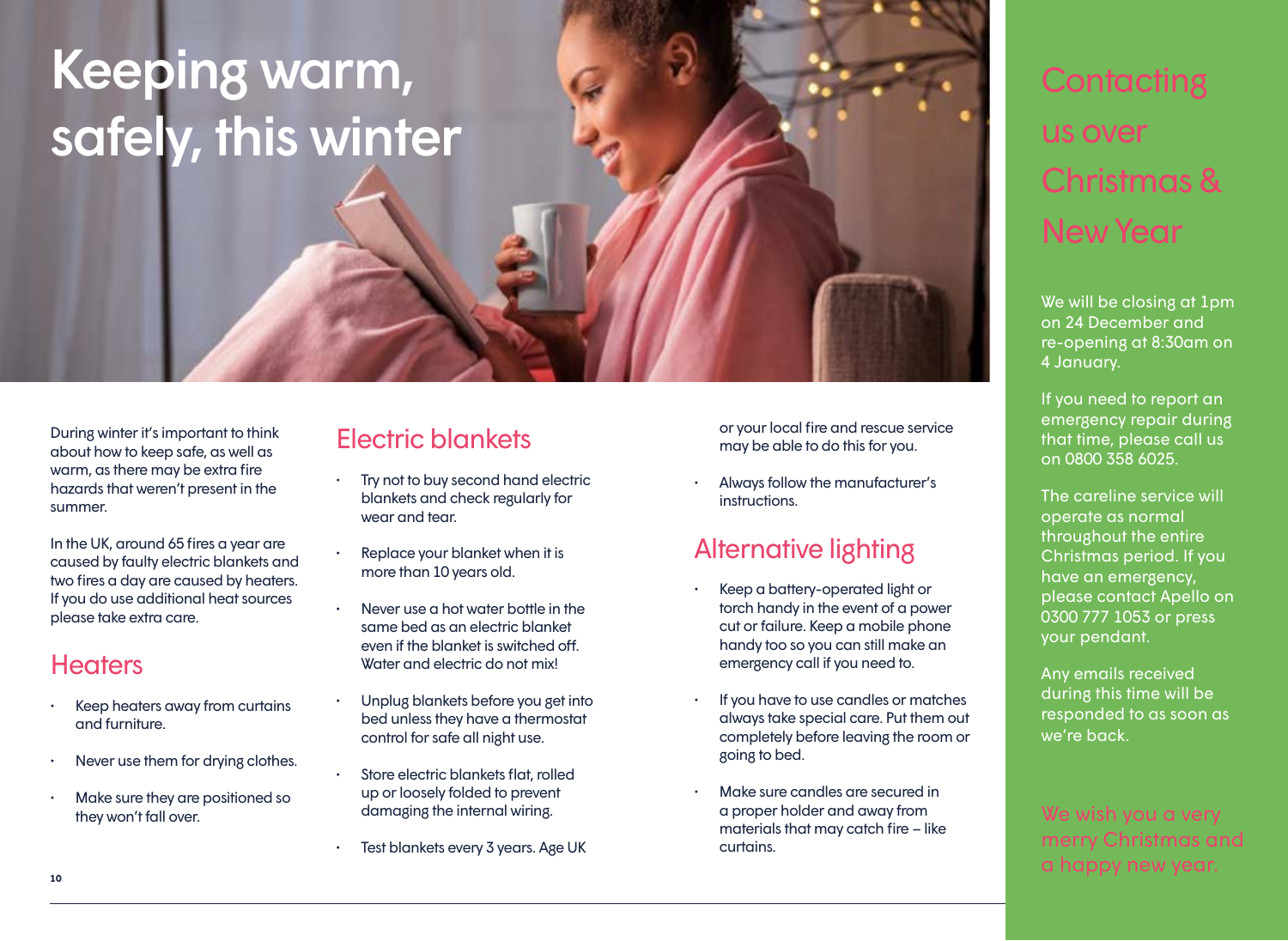#### **On the 4th day of Christmas •**

**On the 4th**<br>Decorations<br>cardboard<br>burn easily.<br>to lights or k<br>immediatel<br>fireplace. Decorations made of tissue paper, cardboard or flammable materials burn easily. Don't attach them to lights or heaters or put them immediately above or around the fireplace.

#### **On the 5th day of Christmas •**

**nas**<br>sockets.<br>ghts off<br>ou go Never overload electrical sockets. Always switch Christmas lights off and unplug them before you go to bed or leave home.

#### **On the 6th day of Christmas •**

**6**<br>
The ris<br>
in the l<br>
alcohc<br>
care if The risk of accidents, especially in the kitchen, is greater after alcohol is consumed - take extra care if you're having a drink.

**9 On the 9th day of Christmas •**  Make sure cigarettes are completely extinguished before you go to bed.

### **On the 10th day of Christmas •**<br>Check the battery in your smoke<br>alarm every week and use<br>Christmas as a reminder to clea<br>it and remove dust. Check the battery in your smoke alarm every week and use Christmas as a reminder to clean it and remove dust.

# <span id="page-6-0"></span>**1st day of Chr**<br>
1920 **Christmas**<br>
1920 **Christmas**<br>
2020 **Christmas**<br>
2020<br>
2020<br>
2020<br>
2020<br>
2020<br>
2020 **The Twelve Days of Christmas (safety) 11th day of Christmas**<br>Please don't hang wreaths or<br>any other festive decorations in<br>communal hallways or on your<br>front door in a communal area

#### **On the 2nd day of Christmas •**

damaged.

**On the 1st day of Christmas •** Check your Christmas tree lights conform to the British Standard and replace them if they become worn or

**2** Never place candles near your Christmas tree or furnishings and don't leave them burning unattended.

#### **Christma**<br>he kitchen<br>cooking **On the 7th day of Christmas •**  Most fires start in the kitchen. Never leave your cooking unattended.

**On the 8th day of Christmas •**<br>If you are planning to celebrate<br>with fireworks, store them in a<br>metal box, read the instructions<br>never go back to a lit firework a<br>keep a bucket of water nearby. If you are planning to celebrate with fireworks, store them in a metal box, read the instructions, never go back to a lit firework and keep a bucket of water nearby.

# **On the 12th day of Christmas •**<br>Take the time to check on elderly relatives and neighbours this Christmas. Make sure they are fire safe.

safe.

**12 a** safe and happy Christmas! **Everyone at Magna wishes you** 

Take the time to check on elderly relatives and neighbours this Christmas. Make sure they are fire

Please don't hang wreaths or any other festive decorations in communal hallways or on your front door in a communal area as these create a fire risk and can

affect escape routes.

**On the 3rd day of Christmas •** 

Make sure your family and visitors staying for the festive period know what to do in an emergency. **Christmas**<br>mily and vis<br>ve period k<br>mergency.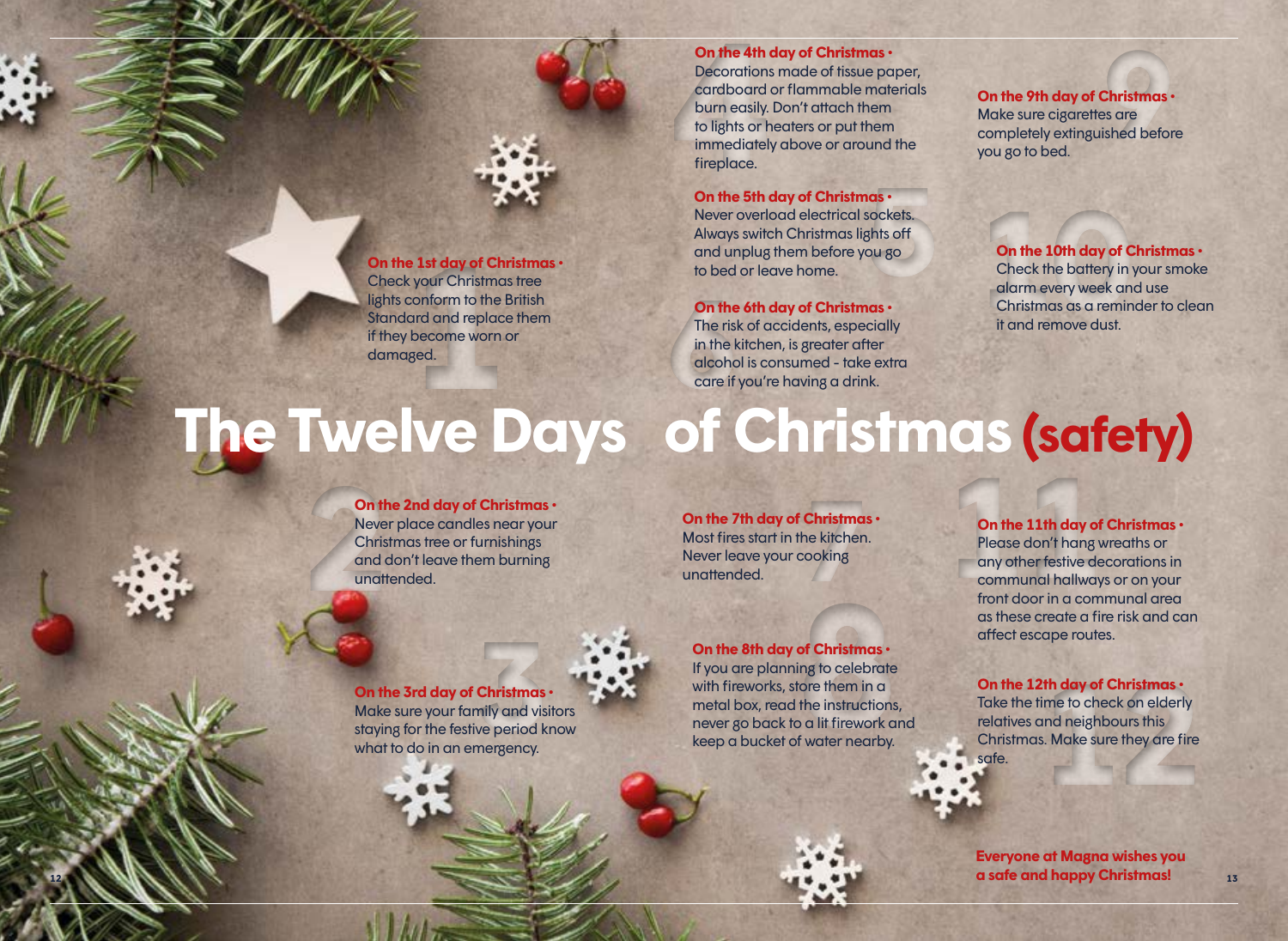

## Keeping our customers safe is our number one priority

That's why we're delighted to announce that following extensive training, assessment and auditing, we have achieved certification under the BM Trada Q Mark scheme for the installation and maintenance of fire doors.

Fire doors are an essential life safety device designed to hold back smoke and flame for a set period of time, usually 30 minutes.

To maintain the integrity of a door installation, maintenance must be carried out by competent persons and we are really pleased to be able to demonstrate this through the Q Mark Scheme.

Every fire door is assessed against a comprehensive checklist where we will look at the integrity of the

door, the hinges, door closers and any glazing.

If a door requires a repair or a replacement then our skilled and trained staff are able to replace this to the highest standards and certify each door as fully compliant.

We are committed to investing in safety and this is just part of our three-year strategy that will see changes across Magna as we develop new safety standards to improve on how we keep our customers safe.

You can learn more about what we do to keep you safe from fire

on our website [magna.](www.magna.org.uk/your-home/your-safety/fire-safety) [org.uk/your-home/your](www.magna.org.uk/your-home/your-safety/fire-safety)[safety/fire-safety](www.magna.org.uk/your-home/your-safety/fire-safety) or scan this code:





# Electric and gas checks

The safety of you and your home continues to be important for us. That's why we regularly check your electric and gas to reduce the risk of fires or gas leaks.

But we do need you to be home when we carry out these checks. We'll do our very best to make an appointment that is convenient for you, and we ask that if you need to cancel or change your appointment to let us know as soon as possible.

We know that sometimes your plans can change, and if they do, let us know so we can rearrange this with you, and our team can then be out supporting other customers.

If you want more information about the checks we carry out for your safety, visit our website: [magna.org.uk/your-home/your](http://www.magna.org.uk/your-home/your-safety)[safety](http://www.magna.org.uk/your-home/your-safety) or scan the QR code below to go straight to the page.

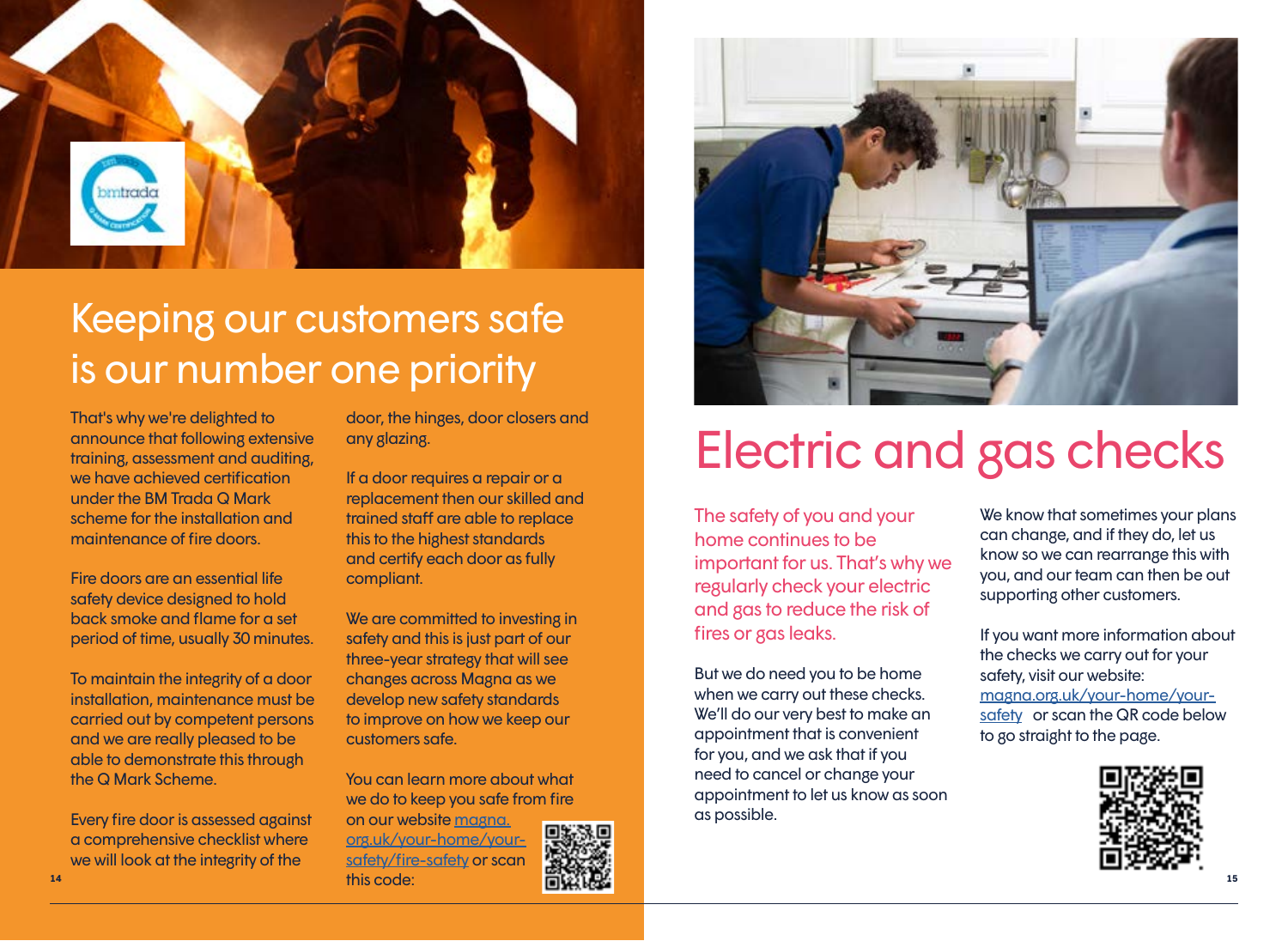<span id="page-8-0"></span>

# Let's talk about money matters

Christmas can be an expensive time of year. Add to that the rising costs of living, and changes to Universal Credit, and it can put a strain on your finances and your wellbeing. We have a money matters team who are here to help.

Join us on our customer Facebook group on 15 December, at 11am, where our money matters team will be available to give you advice on all things money, including benefits, council tax, housing costs, budgeting and utilities.

If you can't make our live chat sessions, you can also contact the team through the customer contact centre, by emailing contactus@magna.org.uk or calling 0800 3586025.

Scan the QR code to visit our customer Facebook page.





**Facebook live chat about all things money matters.** 

**11am Wednesday 15 December**

**1:30pm Wednesday 26 January**

## We've joined the **Institute of Customer Service**

We're working hard to make sure that you receive the best possible service from us, and we know that in some areas we have more work to do to get it right for you.

To show our commitment, this year we have joined the Institute of Customer Service so we can measure how well we're doing and so you can also see how we compare to other organisations both in housing and outside it.

Thanks to everyone who took the time to complete the survey you received from the Institute of Customer Services back in August. The feedback you gave is extremely valuable and is already helping us to improve the service we give to you. The top three things you told us we need to improve on were:

- How we handle your complaints and the time taken to resolve complaints
- Getting it right first time.
- How we communicate and collaborate with you.

We've already started to make some improvements to the way that we work to make things easier.

We now have a dedicated complaints team that manage all incoming complaints both formal and informal.

So if you do need to complain  $\blacksquare$ to us, the best way to do this is completing a form on our website.

We're making further improvements to our new contact team, by investing in training so we can give you the right service, the right time, first time.

We're improving our website so that you can get the answer that you need quickly without having to contact

us. There's lots of helpful information on our new FAQ page which we're regularly adding to.



We've started work on our new service standards which will set out exactly what you can expect from living in one of our homes.

Since 1 September we have received 21,657 contacts into our contact centre, and we answered 90% of your calls within 4 minutes.

We know that sometimes our lines are busy and you may have to wait longer than you would like to get through.

The easiest way you contact us is through our website <magna.org.uk/contact-us> or by emailing us on [contactus@magna.org.uk](mailto:contactus%40magna.org.uk?subject=)

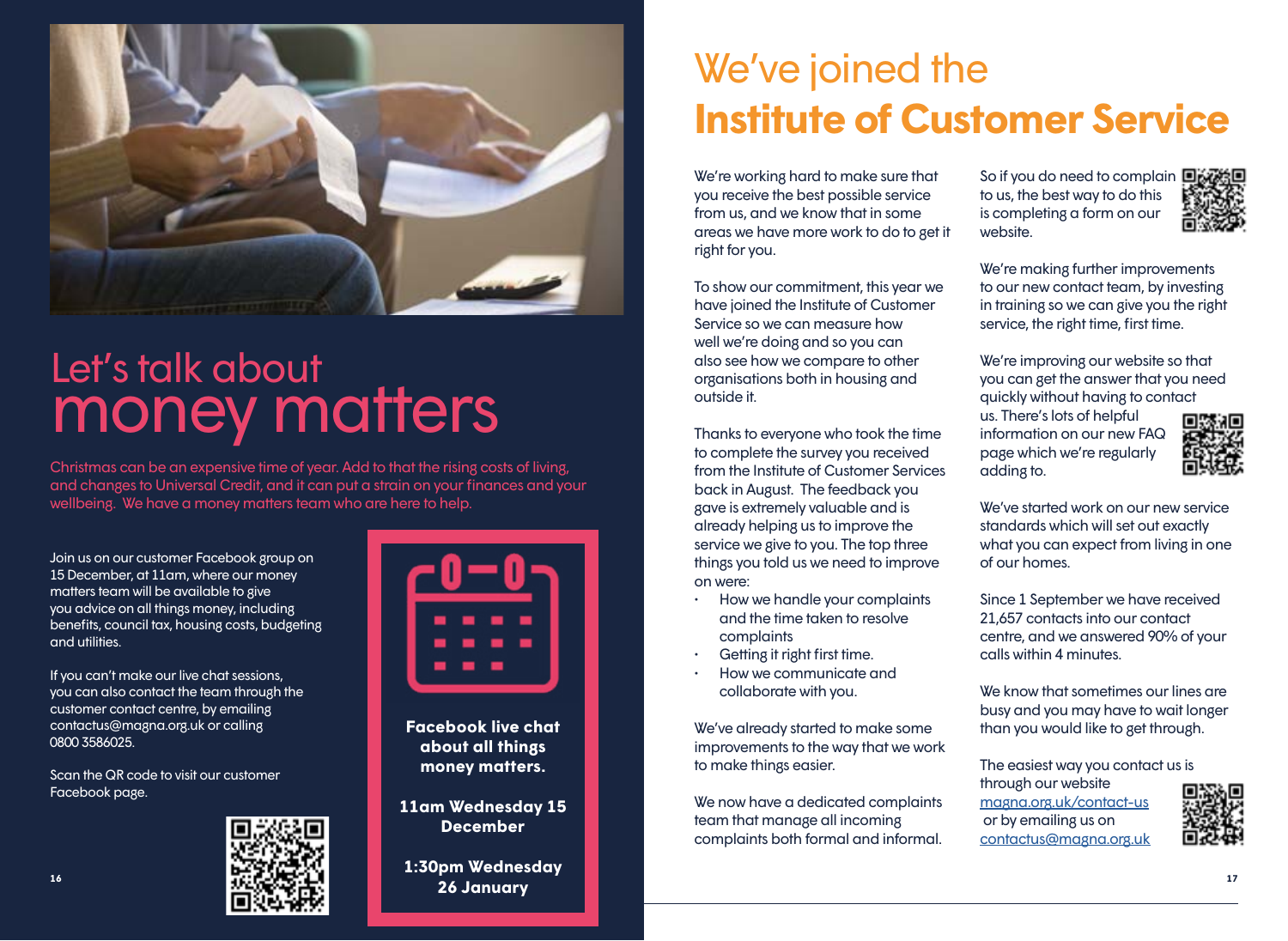<span id="page-9-0"></span>

## Customer and community involvement updates

#### **Residents' design conference**

The South West conference took place in October and we had several customers take part.

The conference was really informative and highlighted a number of very important messages when we are designing or purchasing new homes.

We'll need to focus on improving energy efficiency and moving away from gas heating on our journey to achieving zero carbon homes.

Along the way we will be ensuring that new homes have gardens where greater biodiversity and wildlife will be encouraged. We know that safety and the appearance of estates remain high priorities and we will need to deliver this in a way that limits the effects on the environment and climate change.

#### **Building safety customer group**

The group's first meeting took place in October and we shared some of our key priorities, which include:

- 1. Ensuring we have high quality fire risk assessments for all of our blocks and schemes, these will be more intrusive to reflect our commitment to keeping our customers safe.
- 2. A programme to survey all fire doors.
- 3. Increasing the level of smoke detection we provide in our homes.
- 4. Training on building safety for all our colleagues.
- 5. Engaging and involving our customers in building safety.
- 6. Ensuring all of our new homes are designed and built to be as safe as possible.

We discussed ideas about how to communicate about building safety and we'd like to hear your ideas about what information you'd like and how we share it with you. If you'd like to join this group and help us shape building safety, contact Neil Bliss on 01984 635134 or email [engage@magna.org.uk.](mailto:engage%40magna.org.uk?subject=)

#### **The art of engagement**

We want to make sure that we're listening and acting on your feedback. This will help us to be a truly customer focused organisation, delivering what our customers want, in the way they want it.

But it can be quite tricky to do this – everyone has different views and priorities, and we know that we can't please all the people, all the time. What we do know is that the people who live in our homes, who receive our services and who we work with are best placed to help us make improvements and changes.

We do this in a number of ways. We take general feedback from customers through letters, complaints and conversations to see if we can make any improvements or change how we work. We also send out regular surveys.

We haven't been able to get out as much as we had hoped over the past 18 months due to Covid but we have previously worked with customers through a range of events and face to face workshops.

As we move forward with our new strategy, we want to do more to involve you in our work. We know that some people are just happy to give occasional feedback, and some may be keen to be involved more.

We're developing a plan to make sure that we get this right and give as many people as possible the opportunity to share their views about our services.

To start this process we're asking for your views about how we should be involving and engaging with you. This will help us shape the way we do things in the future and how we make sure that we involve people effectively and appropriately.

We'd be really grateful if you could spend some time to complete the survey by scanning the QR code shown. If you can't complete this online, then you can contact Neil Bliss on 01984 635134 to give your views. Plus, you can also be entered into our prize draw to win £100 of shopping vouchers!

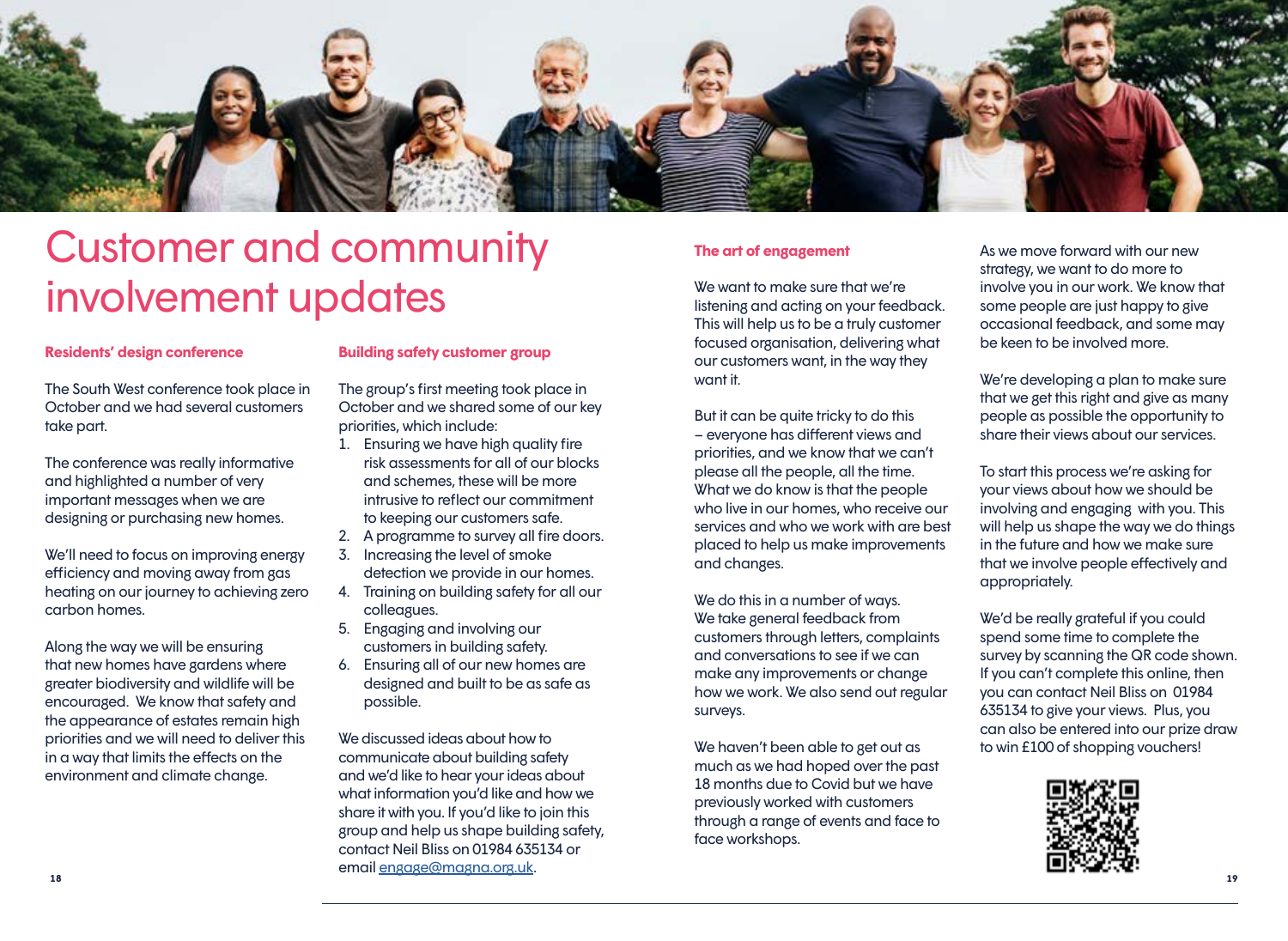

# We want your views on sustainability

Recently, the issue of sustainability seems to have been everywhere and very few people will have missed the goings-on at COP26 in Glasgow.

Here at Magna, it's also very prominent in our minds. We have a governmentled commitment to be zero carbon by 2050.

In the September edition of Opendoor, we wrote about some of those issues and the challenges facing us. Over the past few months, we have engaged with almost every one of our colleagues to see what they think of sustainability in their work and to get feedback and ideas for how we can be more sustainable. The level of engagement has been fantastic and given us a great

springboard to help get our own house in order and these conversations will continue, to ensure that we do the right thing as an organisation.

Now, though, we want to hear from you. We've got our own ideas about what we need to do between now and 2050 and how living more sustainably is not only good for the planet, but is also good for the health, happiness and pockets of everyone who lives in a Magna home and neighbourhood. But what do you think?

We want to hear from people who have an interest in this area so we can shape our plans going forward. Contact Jason Hawkes, Energy Officer, by emailing [jason.hawkes@magna.org.uk o](mailto:jason.hawkes%40magna.org.uk%20?subject=)r call 07977 175224.



# **Guest bedrooms at sheltered schemes**

Some of our sheltered schemes have guest rooms, available for residents' families to stay over when visiting, for a small charge.

They have been unavailable for some time, due to Covid restrictions, but we are now starting to reopen them.

To be able to open them we have had to make a few changes.

Each of the rooms has been deep cleaned and we have provided new duvets, pillows, and mattress protectors.

The guest visiting will need to bring their own duvet cover, pillowcases and towels.

Our preferred payment option will be online, and a step-by-step guide will be provided at the time of booking.

For more information and to book a guest bedroom, visit [magna.org.uk/](http://magna.org.uk/find-a-property/sheltered-housing/sheltered-housing-schemes ) [find-a-property/sheltered-housing/](http://magna.org.uk/find-a-property/sheltered-housing/sheltered-housing-schemes ) [sheltered-housing-schemes o](http://magna.org.uk/find-a-property/sheltered-housing/sheltered-housing-schemes )r scan the QR code below.

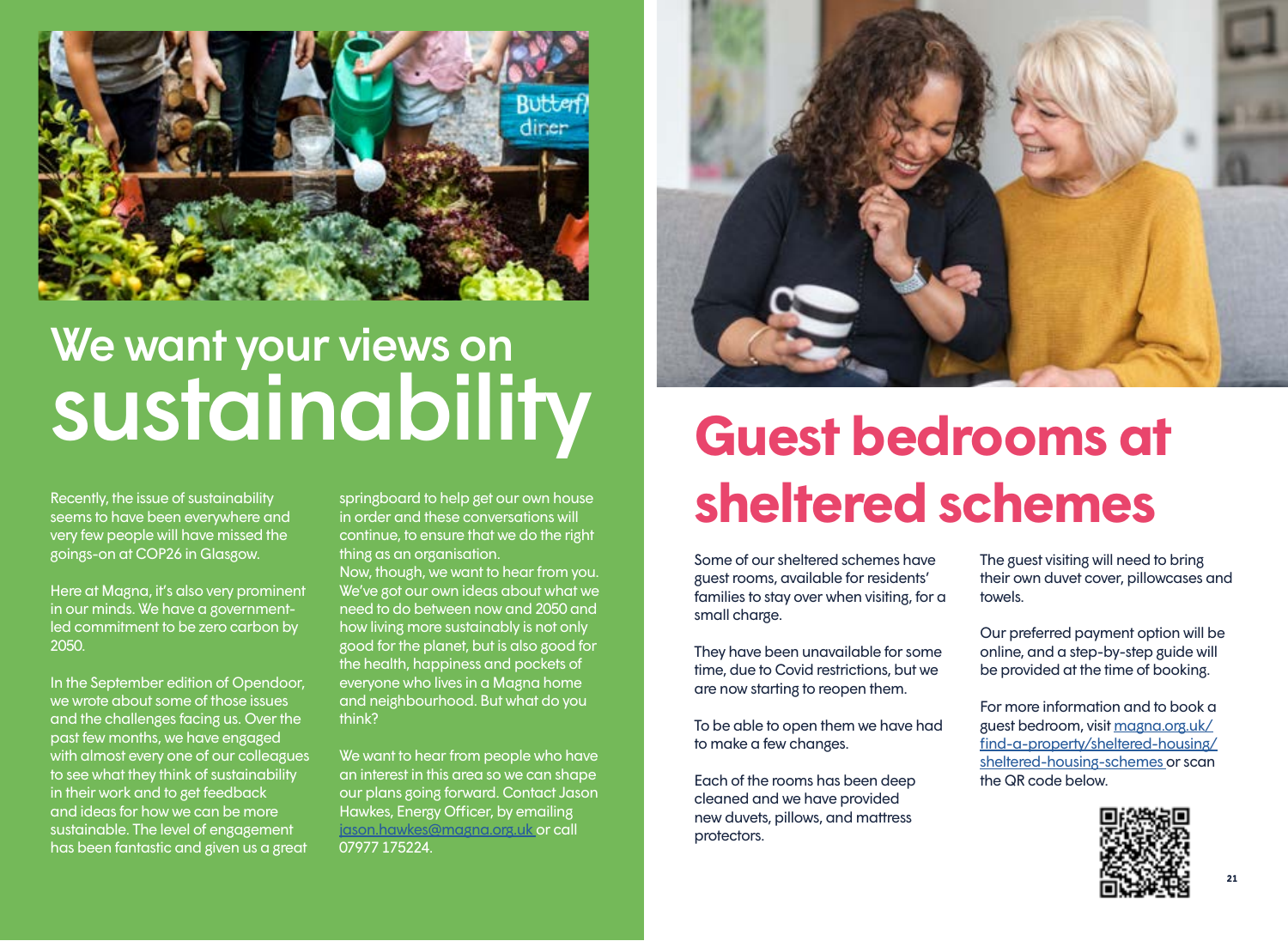

# New extra care homes in Gillingham

People in Gillingham will be able to benefit from a new housing development offering extra care thanks to investment from Magna Housing, Dorset Council and Homes England.

We are committed to reducing our impact on the environment and these homes will be part of our portfolio of sustainable homes. They will offer a mix of independent living with on-site care, activities and meals, which people can choose to join in with as they wish.

Located close to Gillingham High Street, residents will be able to easily access local amenities to support their ongoing independent living.

Working with construction company Drew Smith, part of Vistry Partnerships Ltd, we will be offering 55 one and two-bedroom apartments for rent with extensive communal facilities, developed for people who need some additional support as they get older.

**22 23** Paul Read, Director of Sustainability and New Supply at Magna, said: "We are working closely with Dorset Council and Gillingham Town Council to support the needs of older people in the local area. The result of this is our new development on the site of the old St Martin's House.

"This scheme will offer support for older people seeking independent living in a supportive and beautiful environment.

"Magna requested that a range of architectural materials were recovered when Dorset County Council took down the old St Martin's House and we are excited to be able to reuse these as part of the new building. We'll also continue to support wildlife on the site. We are using some modern construction materials built off-site, not only to reduce the impact on the local community but to ensure that the homes are more costeffective to run."

Adrian Cator, Managing Director of Drew Smith, said: "We are looking forward to working with Magna Housing to bring forward this extra-care scheme in the heart of Gillingham, providing much needed affordable homes and integrated community facilities."

Cllr Graham Carr-Jones, Portfolio Holder for Housing and Community Safety, said: "Dorset Council is pleased that the St Martins Extra Care Scheme is starting on site. This development is the result of a good partnership working between the council, Magna Housing and Homes England which will result in much needed, high-quality affordable accommodation for

older people in need of support. We look forward to seeing the works progress".

We are really excited to be working in Gillingham and want to make sure that we are involving the local community as much as possible.

We have a dedicated Facebook page for the site, which we encourage people to join to find out what is going on and to share thoughts and questions. Search for ['St Martin's extra care scheme'](https://www.facebook.com/St-Martins-Extra-Care-Scheme-110491491443874) on Facebook to join the page or scan the QR code below.

We'll also post regular updates on our website [magna.org.uk/st-martins](www.magna.org.uk/st-martins)

We'll also be out and about in the local area so we can make sure that local people know what is happening and when. We are committed to the local area so we are here to stay and are looking forward to building strong relationships with local businesses and residents.